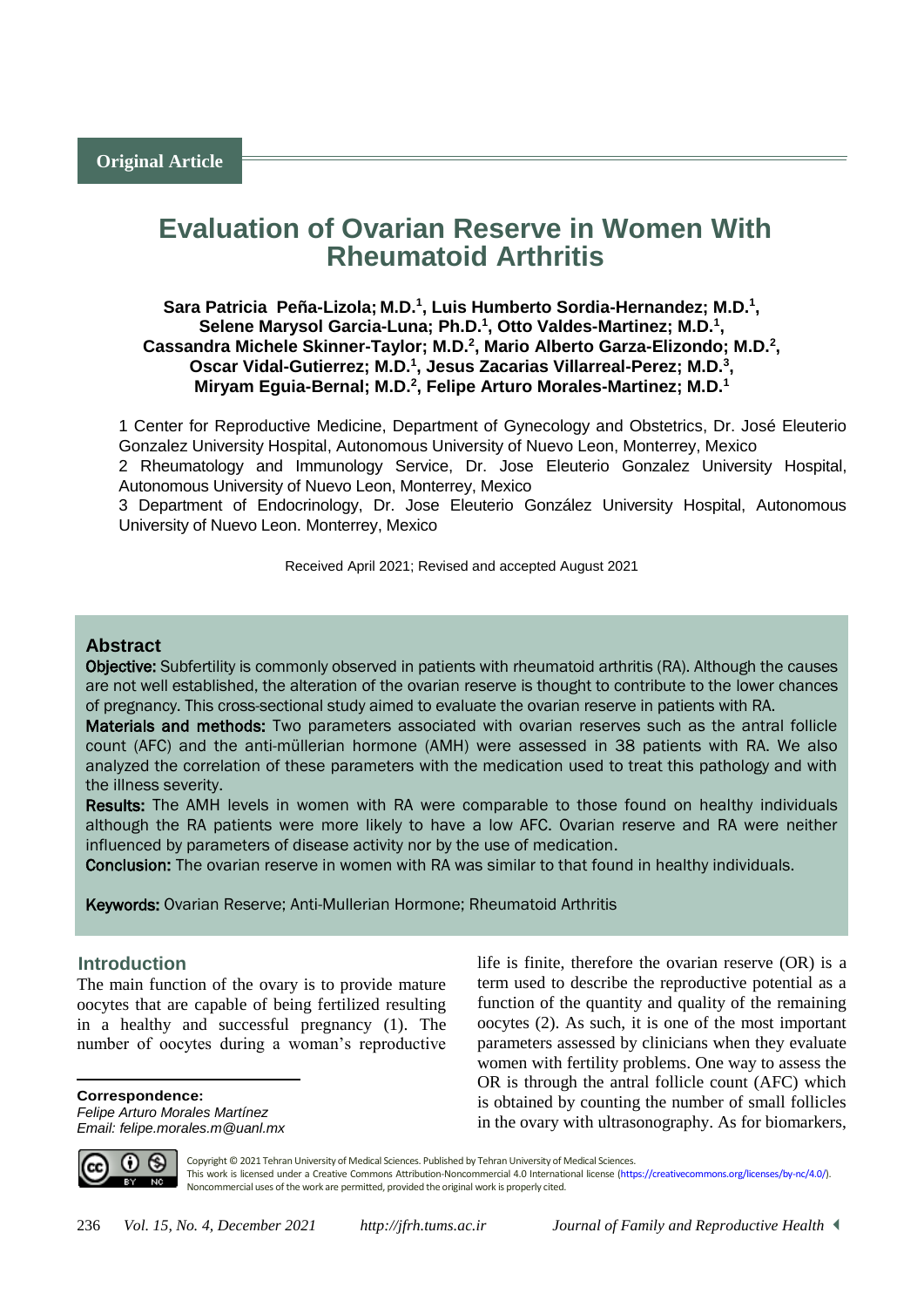the most common test is the measurement of the follicle-stimulating hormone (FSH) and estradiol (1). Importantly, the anti-Müllerian hormone (AMH) is produced by the granulosa cells of growing ovarian follicles and its levels in serum can accurately estimate the OR (3). In contrast to FSH and estradiol that need to be assessed specifically on the  $3<sup>rd</sup>$  of the menstrual cycle, the AMH levels can be measured at any time due to its stability through the menstrual cycle and the little low variability in subsequent cycles (4).

Rheumatoid arthritis (RA) is a chronic, inflammatory, systemic, autoimmune disease affecting primarily joints of unknown etiology (5, 6). This condition affects  $\sim$ 1% of the population with a higher incidence in the woman of reproductive age (7). The goals of the available treatments are to reduce pain, decrease inflammation, and improve a person's overall functioning preventing joint destruction and deformity (6). The usual treatment for RA includes the use of methotrexate (MTX) which results in significant improvements in ~75% of the patients (8). Female patients experience more fertility problems when compared with healthy individuals, resulting in a longer mean time to pregnancy (9, 10). Also, women with RA usually reach menopause at an earlier time in comparison with healthy individuals (11). Whether the increased time to pregnancy represents a decreased ovarian function is still to be shown. In this regard, little is known about the effect of the disease itself, the inflammation, or the use of antirheumatic drugs on the ovarian reserve. While some studies claim that RA does not affect the ovarian reserve (12) others postulate that this parameter is altered in RA patients (13, 14). A reduced ovarian reserve (ROR) is demonstrated by an AFC of 5-7 follicles or AMH of <1 ng/mL or (15-17).

The role of vitamin D status on the reproductive system has been controversial. The vitamin D has an important role in follicular development, differentiation and luteinization (18) and has been associated with in vitro fertilization (IVF) outcomes and features of other pathologies like polycystic ovarian syndrome (PCOS) and endometriosis in women while improving the semen quality in men (19). Some studies have shown that vitamin D status influences the levels of AMH (20) however, contrasting results have been also reported (21). Additionally, the vitamin D status has also been implicated in the development of autoimmune diseases like RA and its severity (22). Vitamin D has an important role in follicular development,

differentiation and luteinization.

Therefore, the aim of this study was to compare the OR in women with RA with that found in healthy individuals. Also, to correlate the serum vitamin D levels with the ovarian reserve (AMH) levels found in RA patients and controls. Additionally, to evaluate the influence of parameters of disease activity and the medications used for treatment with the ovarian reserve found in RA patients.

# **Materials and methods**

*Study design:* A cross-sectional and comparative study was performed with patients who attended the Rheumatology service of the Hospital Universitario "Dr. Jose Eleuterio Gonzalez", and that was diagnosed with RA according to the American College of Rheumatology (ACR). According to the ACR/EULAR criteria, patients who have at least one joint with definite clinical synovitis and whose synovitis is not better explained by another disease (eg. lupus, psoriatic arthritis, or gout) should be tested (23). For comparison, a group of 38 healthy individuals was included as a control.

Patients with a history of endometriosis, Polycystic Ovarian Syndrome (PCOS), hysterectomy, oophorectomy or any other kind of ovarian surgery, pregnant, with primary amenorrhea, or treated for cancer (either with radiotherapy or chemotherapy) were excluded from the study.

*Ethical consideration:* The study was approved by the Bioethics Committee of the Hospital Universitario "Dr. José Eleuterio González" (#GI15-019). This study complied with the Declaration of Helsinki principles. Patients were provided with written information about the study prior to giving consent.

*Clinical measurements:* We registered the age and weight of the participants. As for the gynecological history, the number of pregnancies was recorded for RA patients and healthy control individuals. Specifically, for the RA patients, the disease activity score (DAS28) and medications used for treatment were registered. Laboratory measurements for the RA patient group included IgM rheumatoid factor (RF), the anti-cyclic citrullinated peptide (anti‐ CCP), the erythrocyte sedimentation rate (ESR) and the C‐ reactive protein (CRP) levels (mg/liter).

*Transvaginal ultrasonography and antral follicle count:* On the third day of the menstrual cycle, transvaginal ultrasonography was performed using an Apogee 800, L 1500 series (Shantou Institute of Ultrasonic Instruments Co., Ltd. Guangdong, China),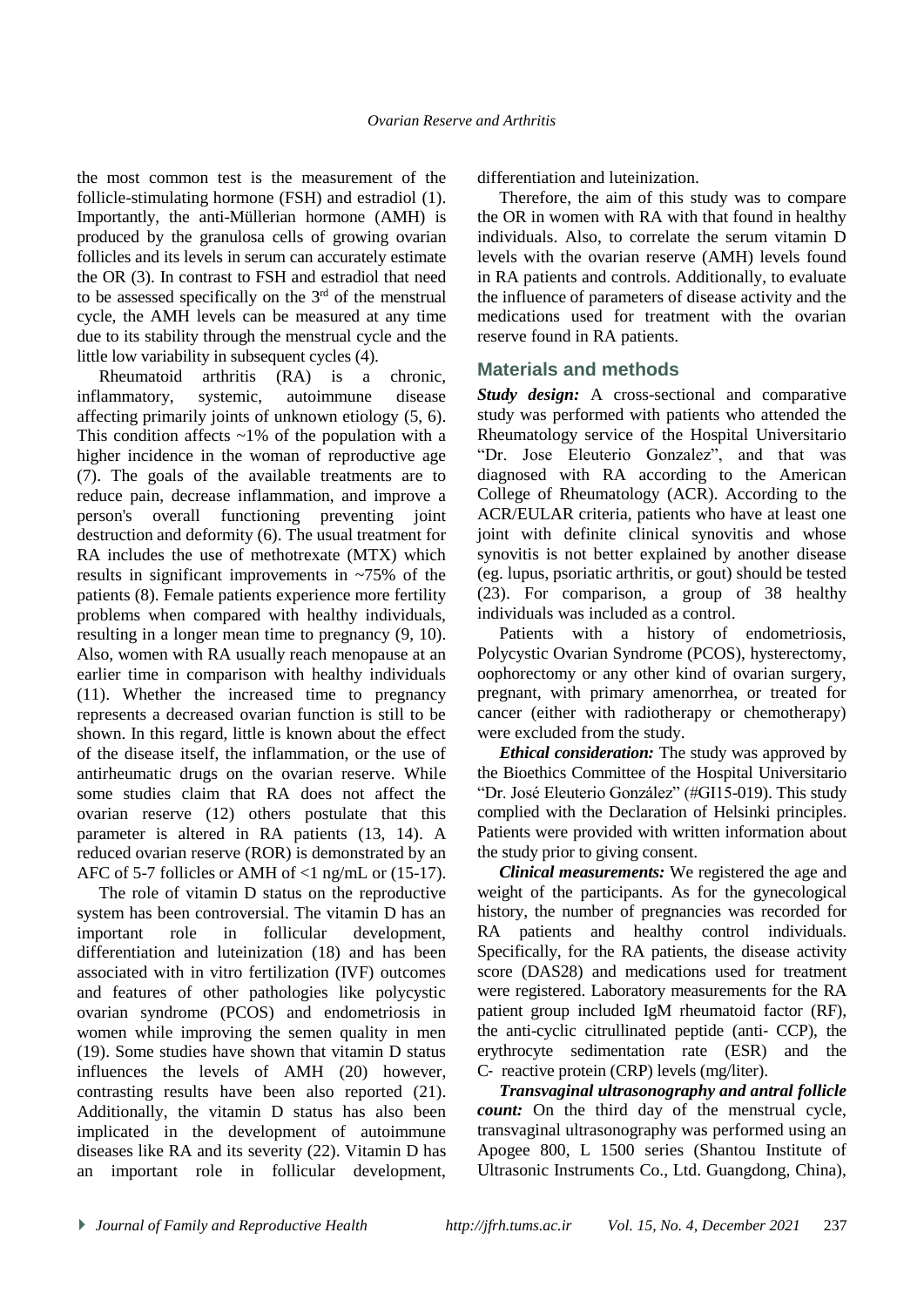with a 7.5-MHz vaginal transducer. Briefly, while the patient was in a lithotomy position and with an empty bladder, the transducer was advanced about 6 to 8 cm into the vagina angling laterally until the ovary was seen. The length and Antero-Posterior (AP) measurements were obtained in the longitudinal plane, while antral follicles measuring 2–9 mm in diameter were counted and the ovarian volume was calculated in the transversal plane. The total number of follicles in both ovaries were added for the total antral follicle count (AFC).

*Measurement of the anti-Müllerian hormone:* Blood samples were obtained following an overnight fast. Briefly, blood was drawn into plain serum tubes, the tubes were centrifugated at 3500 rpm for 10 min and the serum was separated and stored at -20°C until further analysis.

AMH serum levels were assessed by using the AMH Gen II enzyme linked immunosorbent assay (ELISA) (Beckmann Coulter, Brea, CA, USA). The AMH Gen II ELISA assay demonstrated stable intraand inter-assay coefficients of variation of 5% and a functional sensitivity of 0.35 ng/ml.

*Measurement of serum vitamin D:* The vitamin D level was determined through the Elecsys Vitamin D3 (25OH) electrochemiluminescence immunoassay (ECLIA) following the manufacturer's recommendations. The used cut-off values were reported previously (24).

*Statistical analysis:* Data are expressed as mean and standard deviation (SD). Mean comparisons were performed by Student T-test or the Mann-Whitney *U* test for a non-parametrical test. For the association of two categorical variables, Fisher's exact test was used. The correlation between variables was analyzed with the Person's or Spearman's correlation tests.

Calculations were performed with GraphPad Prism version 8.4.2 for Windows (GraphPad Software, San Diego, CA, USA). A p<0.05 was considered statistically significant.

#### **Results**

*Demographic and clinical characteristics of participants:* A total of 76 participants were enrolled in the study, 38 of them had RA diagnosis while the remaining 38 were healthy individuals and therefore were used as a control group. There was not a significant difference in the age of both groups (p=0.96) with  $31.47 \pm 5.7$ ) and  $31.42 \pm 5.43$  (mean  $\pm$ standard deviation) for RA patients and healthy controls respectively (Table 1).

As for the gynecologic history, there was no difference in the number of pregnancies, cesarean deliveries, miscarriages, or ectopic pregnancies in either the control or RA groups. However, the number of vaginal deliveries were significantly different between the groups (p=0.01). Regarding the RA group, the diagnosis occurred 5 years prior to the start of the study and most of them initiated the treatment shortly after their diagnosis, on average 4.7 years before starting the study.

As for the biomarkers used for the RA diagnosis, the RF and anti-CCP mean levels were 197.43 UI/ml and 139.23 UI/ml, respectively. Also, the non-specific inflammation markers were altered with mean values of 30 mm/h for the erythrocyte sedimentation rate and 2 mg/l for the CRP level (Table 1).

The RA patients were categorized by their DAS28 score, for which 5% of the patients (n=2) were in remission, 11% (n=24) had "low activity", the 63% of the patients (n=24) displayed a "moderate activity" and the 21% (n=8) showed a disease status of "high activity".

**Table 1:** Clinical characteristics of control and RA patients

|                                                  | <b>Control individuals</b> |             |             | <b>RA</b> patients |             |              | $\mathbf{p}$ - |
|--------------------------------------------------|----------------------------|-------------|-------------|--------------------|-------------|--------------|----------------|
|                                                  | Mean (SD)                  | 95% CI      | <b>IOR</b>  | Mean (SD)          | 95% CI      | <b>IOR</b>   | value          |
| Age (years)                                      | 31.42 (5.43)               | 29.63-33.21 | 26.75-35.25 | 31.47 (5.72)       | 29.59-33.35 | 26.75-36     | 0.96           |
| Weight $(Kg)$                                    | <b>NA</b>                  |             | <b>NA</b>   | 70.15 (17.07)      | 63.88-76.41 | 55.00-83     | <b>NA</b>      |
| Time from diagnosis (years)                      | <b>NA</b>                  | <b>NA</b>   | NA          | 5.0(4.0)           | 3.707-6.398 | $2.2 - 5$    | <b>NA</b>      |
| Time to the initiation of                        | <b>NA</b>                  | <b>NA</b>   | <b>NA</b>   | 4.7(4.0)           | 3.378-6.043 | $2 - 5$      | <b>NA</b>      |
| treatment (years)                                |                            |             |             |                    |             |              |                |
| Rheumatoid factor (UI/ml)                        | <b>NA</b>                  | <b>NA</b>   | NA          | 197.43 (105.9)     | 162.6-232.3 | 192.5-200    | <b>NA</b>      |
| Anti-citrullinated protein<br>antibody $(UI/ml)$ | <b>NA</b>                  | <b>NA</b>   | <b>NA</b>   | 139.23 (139.85)    | 93.27-185.2 | 29.6-198.5   | <b>NA</b>      |
| Erythrocyte sedimentation<br>rate $(mm/hr)$      | <b>NA</b>                  | <b>NA</b>   | NA          | 30.0(22.31)        | 22.75-37.41 | 18.25-36     | <b>NA</b>      |
| C-reactive protein $(mg/l)$                      | <b>NA</b>                  | <b>NA</b>   | <b>NA</b>   | 2.0(2.9)           | 1.020-2.984 | $0.6 - 2.11$ | NA             |

Values expressed as mean (SD). SD= Standard deviation, IQR= Inter-Quartile Range. RA: rheumatoid arthritis.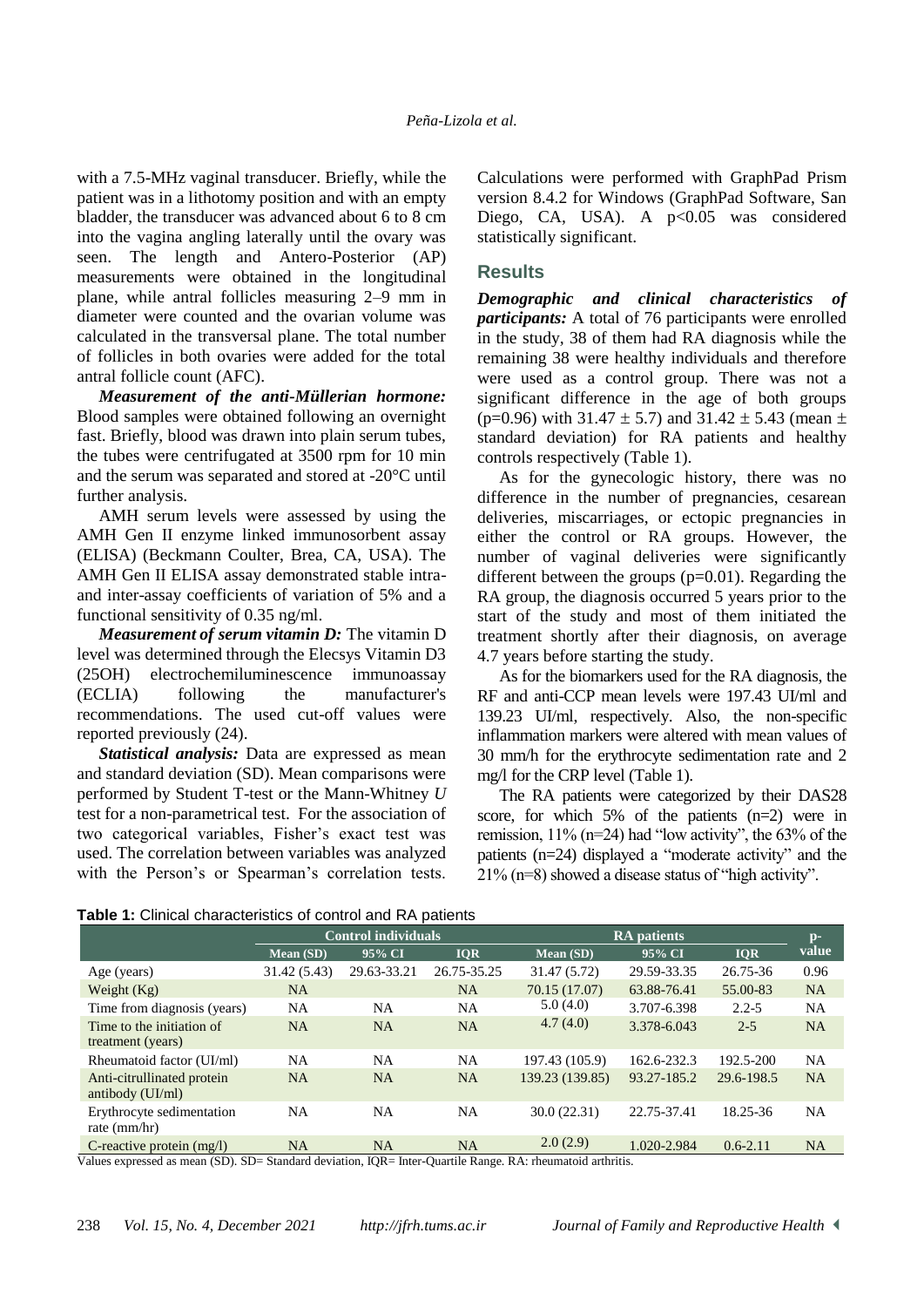For their treatment, MTX, leflunomide and sulfasalazine were mainly used. About half (53%) of the patients were treated with two drugs, 39% of them received two drugs and 8% of the patients received monotherapy. The majority (76%) of the RA patients received MTX alone or in combination with other drugs.

*Evaluation of the ovarian reserve:* To estimate the ovarian reserve, two different approaches were used. The AFC was measured directly by ultrasonography in the RA and control groups and were then categorized by those with an  $AFC \leq 5$  and those with an AFC $>5$  (25). In the control group, 26% of the individuals (n=10) had an AFC  $\leq$ 5 and the remaining 74% (n=28) had an AFC>5. In contrast, 52% of the RA patients (n=20) had an AFC  $\leq$ 5 whilst 47% of them (n=18) had an AFC>5. The AFC was significantly different between RA patients and healthy individuals  $(p=0.03)$ . There were threefold times chances of having a "low" AFC  $(\leq 5)$  for RA patients compared to the healthy individuals in the control group (OR: 3.11, 95%CI= 1.244-7.671). Furthermore, there was not a significant difference between the RA patients with low follicle count (AFC $\leq$ 5) that received  $\leq$  1 year and those with  $>1$ year of treatment (data not shown).

Additionally, the levels of AMH on serum showed a tendency to be lower in RA patients 2.63 (0.49) however, no significant difference  $(p<0.082)$  was found when compared with the levels found in the control group, 2.83 (0.48) (Table 1, Figure 1). There was no correlation of the AMH levels found in RA patients with their age  $(r=0.1240, p-value=0.4583)$ , weight ( $r = 0.048$ , p-value=0.795) or vitamin D levels  $(r=0.079, p-value= 0.633)$ . Overall, we did not find an association between the type of drug used for treatment, the time of treatment initiation, the DAS28 score, the RF and anti-CCP level, ESR, CRP and poor ovarian reserve using the AFC and the AMH levels.

*Evaluation of the vitamin D levels in RA patients:* The vitamin D serum levels were also measured in RA patients and control individuals and were significantly different when compared  $(t=1.90,$  $p \geq t = 0.03$ ) (Figure 1). The vitamin D levels were deficient for the control group and insufficient for the RA patients.

#### **Discussion**

Despite many years of data suggesting a higher incidence of infertility in women with RA, the etiology or mechanism is still to be known. Autoimmune pathologies could have an important role in the early exhaustion of the primordial follicle pool and therefore, affect the OR of a woman of reproductive age (26). In the present study, we evaluated the status of the OR in woman with RA and compared it with that of healthy individuals. For that, we used the AFC and the AMH, the most sensitive markers of OR (15). We found that the RA patients had a 3.1 fold more chance to have a low AFC than the control individuals. However, we did not find evidence that the OR is affected in RA patients when we used the AMH levels for comparison.



**Figure 1:** AMH and vitamin D levels in control and RA patients. Dots represent each individual measure, and the lines represent the mean with standard deviation (SD).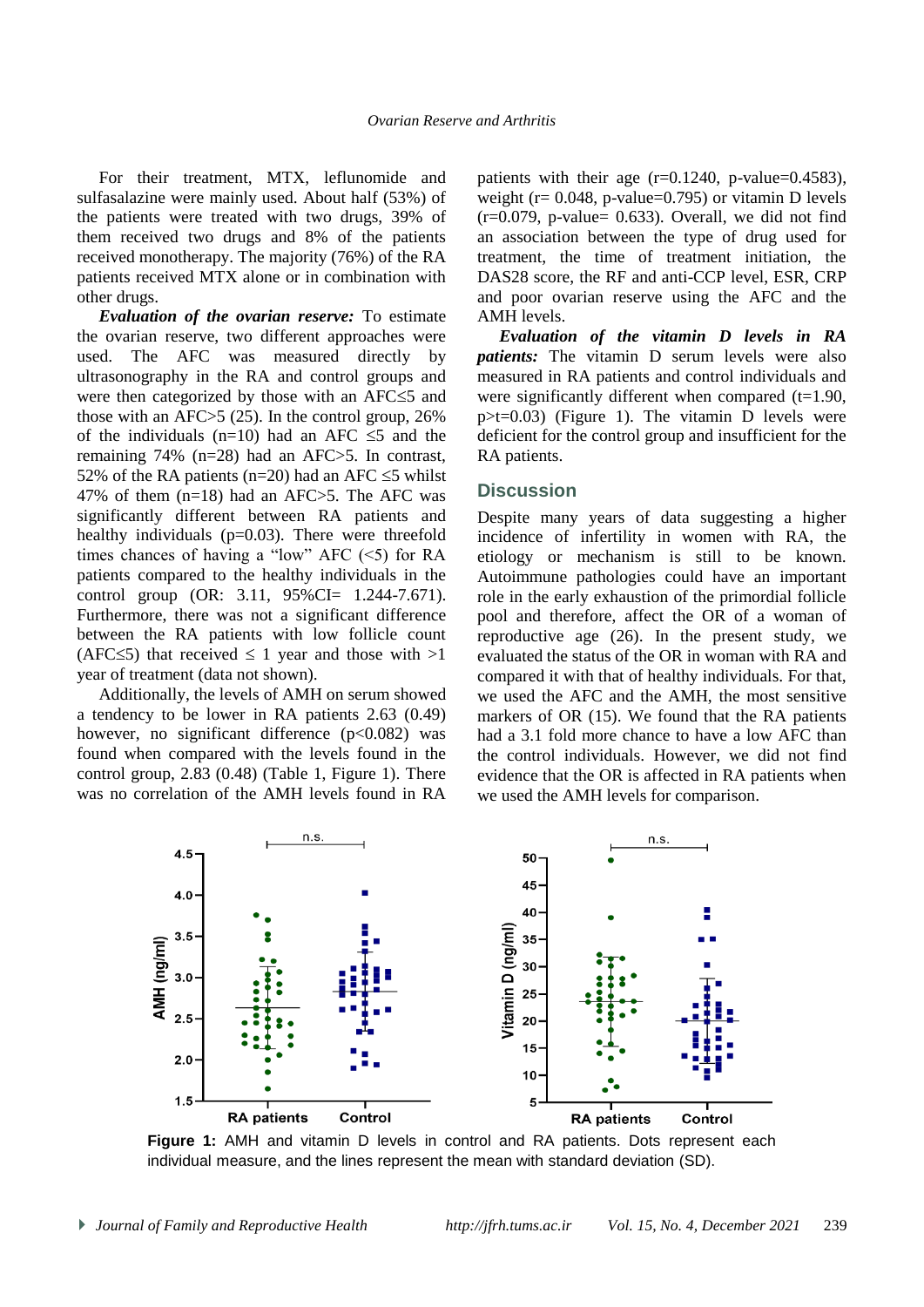The AMH levels found in both groups were above the cut off of ROR  $(\langle 1 \text{ng/ml})$  consistent with the expected AMH levels for the group of age. Additionally, there was not a significant difference in the number of pregnancies between the RA and control groups therefore there was no evidence of subfertility in the RA patients.

The OR in RA patients has been previously evaluated with contradictory findings. For instance, one study showed that AMH levels in 72 women with early RA were similar to those of healthy controls, suggesting that the reduced fertility was not caused by a diminished ovarian reserve (12). Whilst others have reported lower AMH values on RA patients, concluding that the OR was affected on those patients (13). Similarly, lower AMH levels with respect to control individuals were reported for 75 patients with RA diagnosis (27).

In contrast to the previous studies that used only the AMH levels by ELISA, the inclusion of the AFC by ultrasonography provided evidence that the OR might be affected on RA patients which were not detected by the AMH levels alone. However, our study had a relatively small number of patients, therefore, further studies are required to investigate this finding.

In RA, autoantibodies such as RF and anti‐ CCP are usually found years before the pathology becomes evident (28) and are thought to represent patients with the highest chance for extra-articular manifestations such as the alteration of the ovarian reserve. In this regard, we did not find a correlation between the presence of autoantibodies and the severity of the disease which was determined by the DAS28 score.

The first-choice medication for diagnosed RA patients is the MTX which has been reported to have a low risk of fertility disturbances (4). However, there is a lack of studies on the effect of low‐ dose of MTX for long periods of time on OR. For instance, the use of MTX for treatment of ectopic pregnancy has not been associated with a DOR using FSH, AFC (29). However, in an animal model, the daily intake of MTX for 20 days showed a dose‐ dependent alteration of vaginal cyclicity and hormonal changes toward post-menopausal values. In our study, we did not observe a correlation between the uses of MTX and the AFC or AMH levels although a tendency to lower levels was observed in those women that had been under treatment for more than one year.

Regarding vitamin D levels, the Elecsys system showed comparable levels in both the RA and the control group being not optimal levels for both

groups. However, the Roche Elecsys Vitamin D3 (25 OH) assay has been reported to underestimate vitamin D levels and was removed from the market (30). Therefore, the use of this assay could have influenced the obtained results. Interestingly the vitamin D levels were inadequate for both groups.

# **Conclusion**

In summary, the AMH levels in women with RA were comparable to those found on healthy individuals nevertheless there was no difference in the age of the groups.

However, the RA patients were more likely to have a low AFC. Ovarian reserve and RA were neither influenced by parameters of disease activity nor by the use of MTX. The subfertility reported in RA patients did not appear to be due to a ROR, however further studies should aim to include a higher number of patients and the assessment of the OR by the direct (AFC) and the indirect (AMH) measures. Additionally, the assessment of the OR prior to the use of the MTX for the RA patients should be included to evaluate the impact of the treatment on the OR.

# **Conflict of Interests**

Authors have no conflict of interests.

# **Acknowledgments**

We would like to thank Lilith Villarreal Treviño and Nora Naranjos for their contributions to this work.

# **References**

- 1. Roudebush WE, Kivens WJ, Mattke JM. Biomarkers of ovarian reserve. Biomark Insights 2008; 16; 3:259-68.
- 2. Grynnerup AG, Lindhard A, Sørensen S. The role of anti-Müllerian hormone in female fertility and infertility - An overview. Acta Obstet Gynecol Scand 2012; 91: 1252–60.
- 3. Pankhurst MW, Chong YH, McLennan IS. Enzymelinked immunosorbent assay measurements of antimüllerian hormone (AMH) in human blood are a composite of the uncleaved and bioactive cleaved forms of AMH. Fertil Steril 2014; 101: 846-50.
- 4. Kruszynska A, Slowinska-Srzednicka J. Anti-Müllerian hormone (AMH) as a good predictor of time of menopause. Prz Menopauzalny 2017; 16: 47-50.
- 5. van Riel PL, Renskers L. The Disease Activity Score (DAS) and the Disease Activity Score using 28 joint counts (DAS28) in the management of rheumatoid arthritis. Clin Exp Rheumatol 2016; 34: S40-S44.